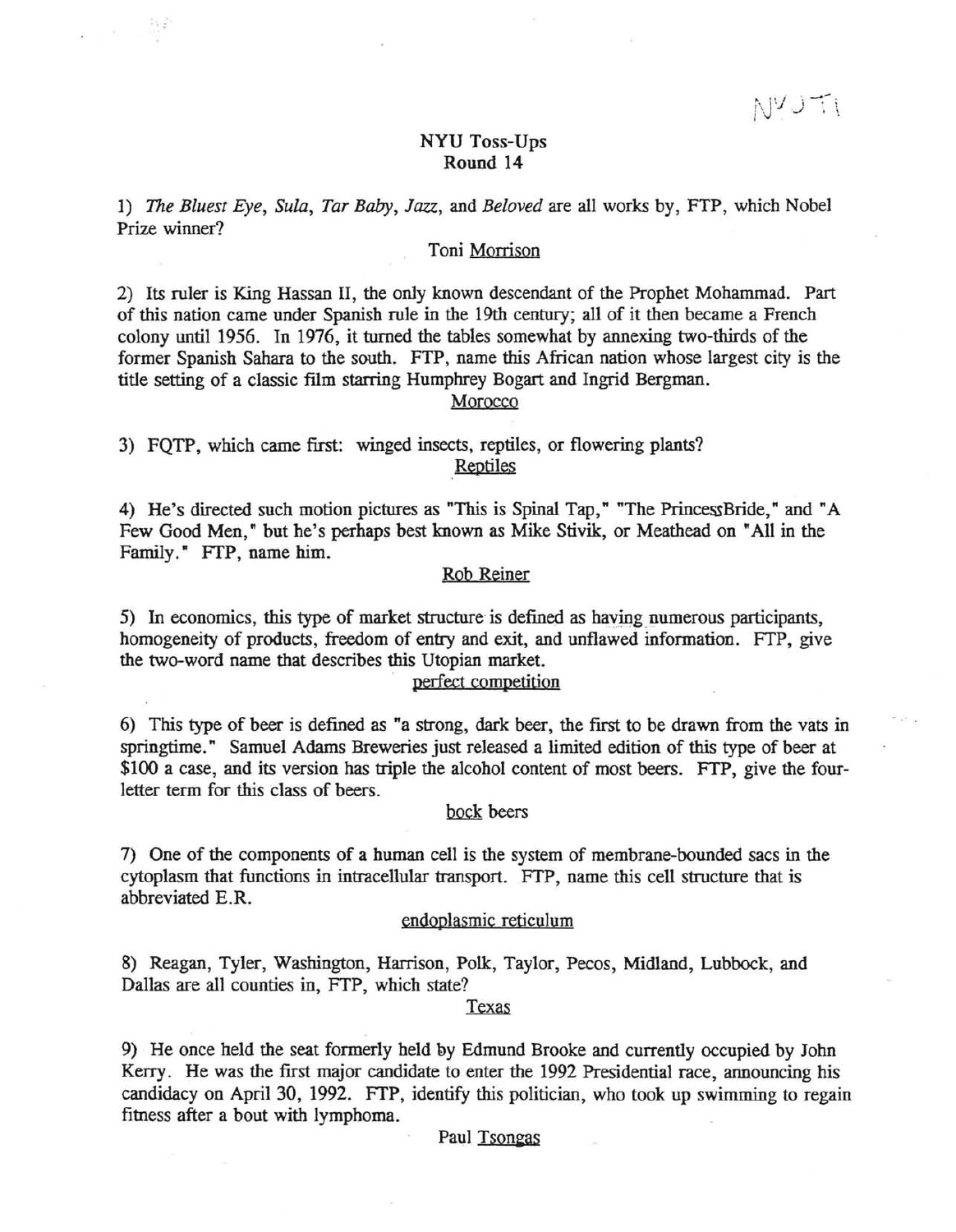$N_{1}^{\prime}$ U T

10) This word, which comes from the Latin for "they are due," describes an unsecured longterm debt obligation backed only by the general credit of the issuing corporation or government. FTP, what is this 9-letter word?

## debenture

11) FQTP, what is the only nation whose official language is Catalan? Andorra

12) Rehoboam, Methuselah, Salmanazar, Balthazar, and Nebuchadnezzar are all, FTP, measures of what type of alcoholic beverage?

#### Champagne

13) Published in 1813, this novel features Elizabeth and Darcy as its allegorical title characters. It is in reality a take-off on the traditional comedy of manners, as Mrs. Phillips, and Mr. Bingley create stereotypes and then deflate them later in the novel. FfP, identify this novel, one of Jane Austen's most famous.

# *Pride* and *Prejudice*

14) FTP, of helium, neon, argon, krypton, xenon, and radon, which is not present in the Earth's atmosphere?

#### neon

15) Ancillary jurisdiction is the power of the court to adjudicate matters incidental to the . exercise of its primary jurisdiction of an action. FTP, spell ancillary. A-N-C-J-L-L-A-R-Y

16) In 611 A.D., Mohammad announced a revelation from the "one true god." He taught many locals in Mecca, but strong opposition forced him to flee to Medina. This journey marks the beginning of the Muslim calendar. FTP, what is the common name of this journey?

The  $Heqira$  (heh- $\Pi$ -ra)

17) Eastman Kodak, IBM, United Air Lines, or Texaco. FTP, which company is not a component of the Dow Jones Industrial Average?

United Air Lines (it's part of the DJ Transportation Average)

18) Directed by Alfred Hitchcock, the movie version starred Laurence Olivier as Maxim de Winter and won Judith Anderson an Oscar nomination for Best Supporting Actress. The book from which the movie was based began with the line "Last night J dreamt J went to Manderley again." FTP, identify this movie and book, originally created by Daphne du Maurier.

### *Rebecca*

19) Oriya, Kanarese, Assamese, Bihari, Tamil, Punjabi, Kashmiri, Urdu, and Hindi are all official languages of, FTP, which nation?

India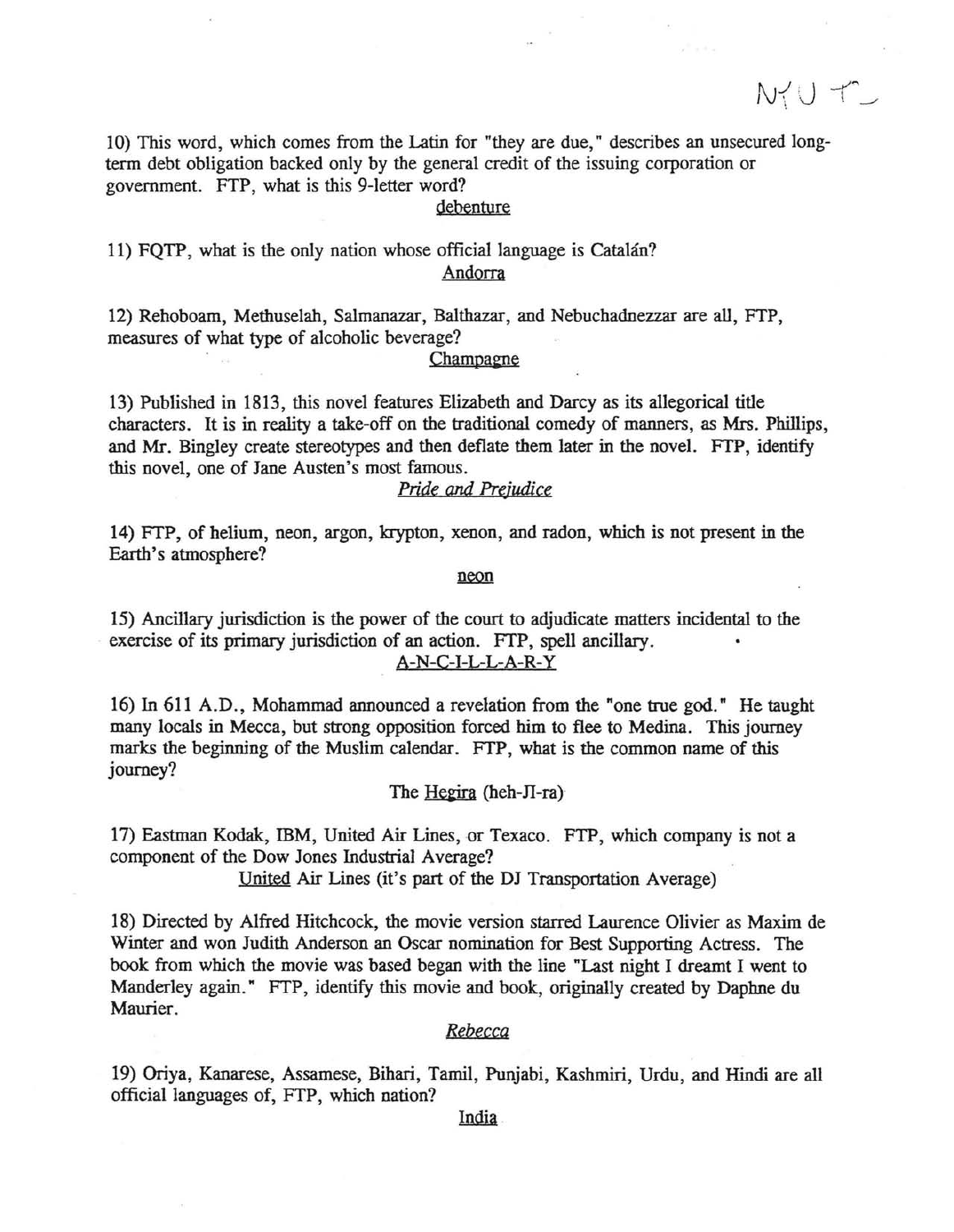$\mathcal{N}/\sqrt{1-\mathcal{N}}$ 

20) It is an electromagnetic wave phenomenon whose sensation is produced through the excitation of the retina of the eye by photons. FTP, what is this phenomenon, of which physicists recognize three types as being primary?

Color

21) We all know, or should know, that Otto I was the first ruler of the Holy Roman Empire. But do you know which Pope crowned him in 962 A.D.? FrP, identify this Pope. John XII

22) Born in 1739, this jurist was one of the delegates to the Constitutional Convention from South Carolina. He was one of the original justices on the Supreme Court, but he resigned two years later, only to be back in 1795 as Chief Justice after the resignation of John Jay. FrP, identify this man, the second man ever to hold the job of Chief Justice. John Rutledge

23) Nebraska, South Dakota, New Mexico, Wyoming, or Montana. FQTP, which of these states is the setting for Willa Cather's *Death Comes for the Archbishop?* New Mexico

24) Born in 1899, he studied French and Russian literature in Cambridge before settling in America in 1940. His novels include *Invitation to a Beheading,* The *Real life of Sebastian Knight,* and his most famous work about a European's affair with a 12-year-old girl. FfP, identify this author of *Lolita.* 

#### Vladimir Nabokov

25) FQTP, what's the better-known name of the National Rail Passenger Corporation? Amtrak

26) Did you ever entertain notions of dropping out while in high school? If you did, it would have been easiest to do so in this state, where attendance is compulsory until age 14, the youngest in the nation. FrP, identify this Southern state.

**Mississippi**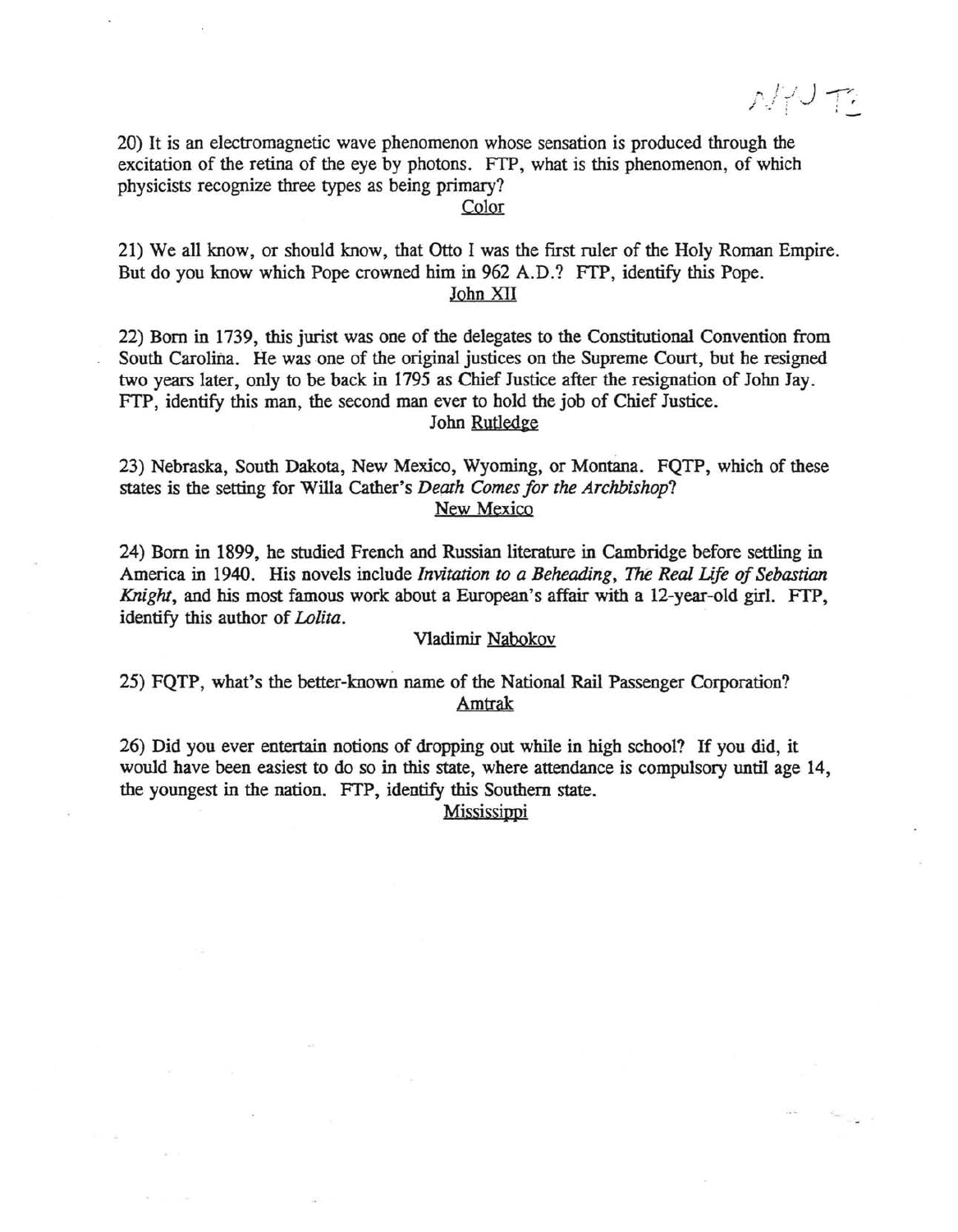$\bigvee$  (  $:$  $! \vee ! \: \: \cup$ 

# NYU Bonuses Round 14

1) (30) When one looks at an atlas, the tiny islands in the Pacific Ocean barely look like points on the page. However, these islands are to this day still controlled by major world powers. FTP each, given the name of the island, give the name of the country that controls it.

- a) Kermadec New Zealand
- b) Wake Island United States

c) Volcano Island Japan

2) (30-20-10) Identify the author from his or her works.

a) *Life Before Man* 

b) *SUrfacing* 

c) The *Handmaid's Tale* Margaret Atwood

3) (30) Arrange these ancient measures from shortest to longest FTP apiece: Biblical cubit, Roman cubit, Greek cubit.

### Roman, Greek, Biblical

4) (25) So you think you're a Simpson's fan? D'oh1 Answer these Simpson's stumpers for 5 points apiece.

a) What's Grandpa Simpson's first name? Abraham

b) What are the first names of Marge's beastly sisters? Patty and Selma

c) What TV character do Patty and Selma worship? MacGyver

d) What actress did the voice for Maggie's first word? Elizabeth Taylor

e) For the final five points, what sector of the nuclear power plant does Homer work  $in?$  7G

5)  $(30-20-10)$  Looking for a year.

a) The Irish Free State is formed in southern Ireland as a self-governing dominion in the British Empire.

b) Sacco and Vanzetti are convicted of armed robbery.

c) Warren G. Harding is sworn in as our 29th President.

1921

6) (20) Hasidism is a particular sect of Judaism. For 20 points, all or nothing, arrange from most religious to least religious Hasidism and the three levels of observance in Judaism: Conservativism, Orthodoxy, and Reform.

Hasidism, Orthodoxy. Conservativism, Reform

7) (25) The decision of Staten Island to secede from the other boroughs of New York City leaves, of course, four boroughs left in New York. For five points per borough, list these four remaining boroughs, and for an additional five points tell me which borough is the only one that doesn't lie on an island.

Brooklyn. Queens. Manhattan. and The Bronx (the non-island)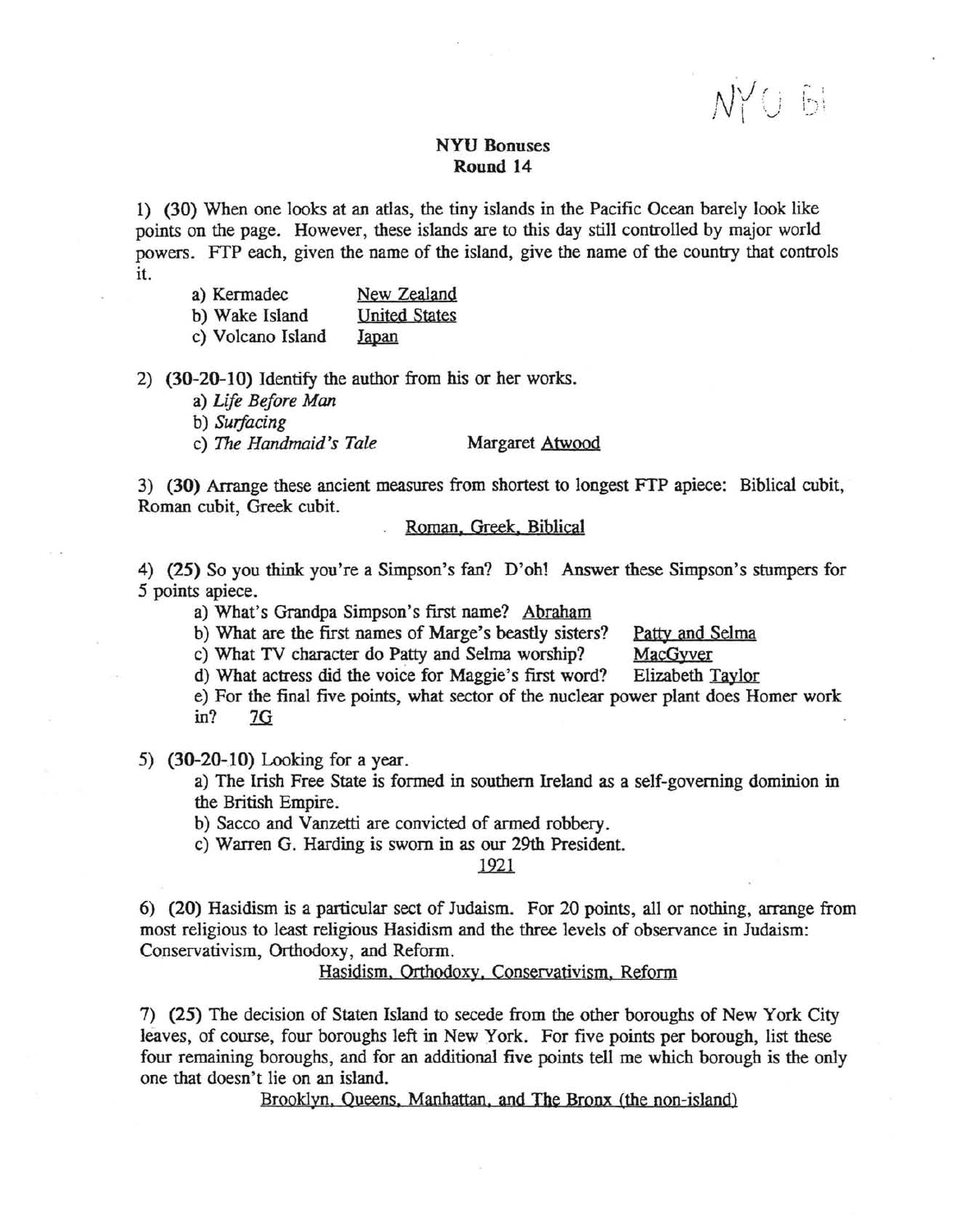$\wedge$ )  $\vee$   $\Omega$ 

8) (20) Kypriaki Dimokratia and Kibris Cumhuriyeti are the two official names of this troubled nation, which was granted its independence from England in 1960. Its subsequent history has been one of strife and division, as the two ethnic groups took to fighting almost immediately, resulting in a U.N. presence there since 1964. For 20 points, identify this island nation.

#### Cyprus

9) (25) Given the date of his assassination, identify the victim. Five points apiece.

| a) February 21, 1965 | Malcolm X           |
|----------------------|---------------------|
| b) October 6, 1981   | Anwar Sadat         |
| c) May 21, 1991      | Rajiv Gandhi        |
| d) June 12, 1963     | Medgar Evers        |
| e) August 21, 1983   | Benigno Aquino, Jr. |

10) (30) Identify the nationality from its not necessarily obvious indigenous languages.

| a) Uighur, Wu, Hakka.        | China   |
|------------------------------|---------|
| b) Quechua, Aymara           | Bolivia |
| c) Akan, Mossi, Ewe (AY-way) | Ghana   |

11) (20) Pencil and paper ready? FTP each:

a) How many bytes are there in one kilobyte? 1024

b) How many bytes are in one megabyte? 1.048.576

12) (30) Arrange the following films by their dollar amounts in total video rentals. You'll earn 5 points per correct answer and a 5 point bonus for all correct, but be careful, a miss stops you. The movies are Tootsie, Platoon, E. T., Batman, and Top Gun. E.T., Batman, Tootsie, Top Gun, Platoon

13) (20) Given a description of a flag, identify the country. Five points apiece.<br>a) Red circle on a green field Bangladesh

a) Red circle on a green field

b) 3 horizontal stripes, from top to bottom: white, blue, then red. Russia

c) 3 vertical stripes, from left to right: green, white, then red. **Italy** 

d) 3 vertical stripes, from left to right: green, white, green. Nigeria

14) (25) In April of 1982, these two British men reached the North Pole and became the first to circle the Earth from pole to pole. Their 52,000 mile journey took 3 years and cost \$18 million. FTP identify one, or for 25 points identify both of these explorers. Sir Randulph Fiennes and Charles Burton

15) (30-20-10) Identify the TV show from a list of its characters.

a) Mr. Peterson and Mrs. Bakerman

b) Carol Kester and Howard Borden

c) Bob and Emily Hartley The Bob Newhart Show (do NOT accept NeWhart)

16) (30) Arrange these wars from earliest to latest: Crimean War, U. S. -Mexican War, Franco-Prussian War, Opium War, Boer War.

Opium, U.S.-Mexican, Crimean, Franco-Prussian, Boer